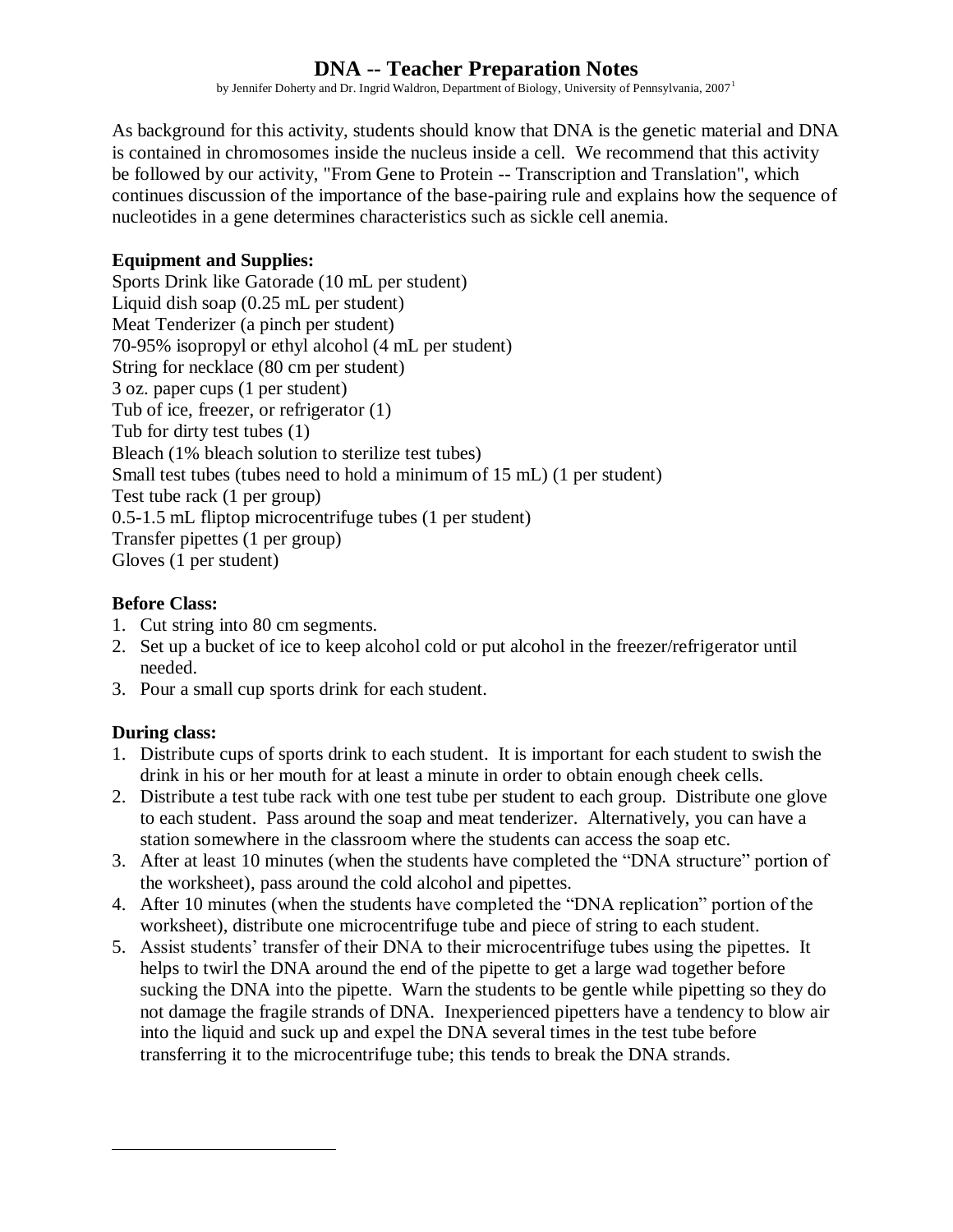- 6. Put on a pair of gloves and collect the test tube racks from the students. Pour test tube contents out down the sink, rinse the test tubes, and place them in a tub of 1% bleach solution for 10 minutes to sterilize them for the next class. (You may want to assign this job to a student).
- 7. Remove test tubes from bleach water and invert them in the racks to dry for the next class.
- 8. Return the alcohol to the ice bucket or freezer/refrigerator.

#### Supplemental Activity

You may also want to extract DNA from other organisms, such as peas or strawberries, to show your students that DNA from different organisms looks the same. This is also helpful to provide DNA to make a necklace for a student whose own DNA extraction did not work (e.g. due to insufficient cheek cell collection). For instructions to extract DNA from other sources see "How to Extract DNA from Any Living Thing" at the [Genetic Science Learning Center](http://gslc.genetics.utah.edu/) <http://learn.genetics.utah.edu/units/activities/extraction/>

#### Additional Information

The proteases in the meat tenderizer not only digest histones (the DNA wrapping proteins), but also break down the enzymes which digest DNA.

Cold alcohol helps to precipitate the DNA molecules by reducing the temperature and dehydrating the salty soapy solution of DNA immediately under the alcohol layer. The high salt concentration, from the sports drink and meat tenderizer, is also important since DNA molecules are negatively charged and the salt neutralizes the repulsion among the negatively charged strands of DNA and allows the DNA to clump together.

[Genetic Science Learning Center](http://gslc.genetics.utah.edu/) has a Frequently Asked Questions page including answers to questions about Trouble-shooting, Understanding the Science behind the Protocol, Comparing the DNA Extracted from Different Cell Types, and Real-life Applications of the Science of DNA Extraction.<http://learn.genetics.utah.edu/units/activities/extraction/faq.cfm>

For more detailed information about DNA extraction and helpful figures for explaining how detergents break down lipids see<http://learn.genetics.utah.edu/units/activities/extraction/> and [http://www.biorad.com](http://www.biorad.com/) (search "genes in a bottle").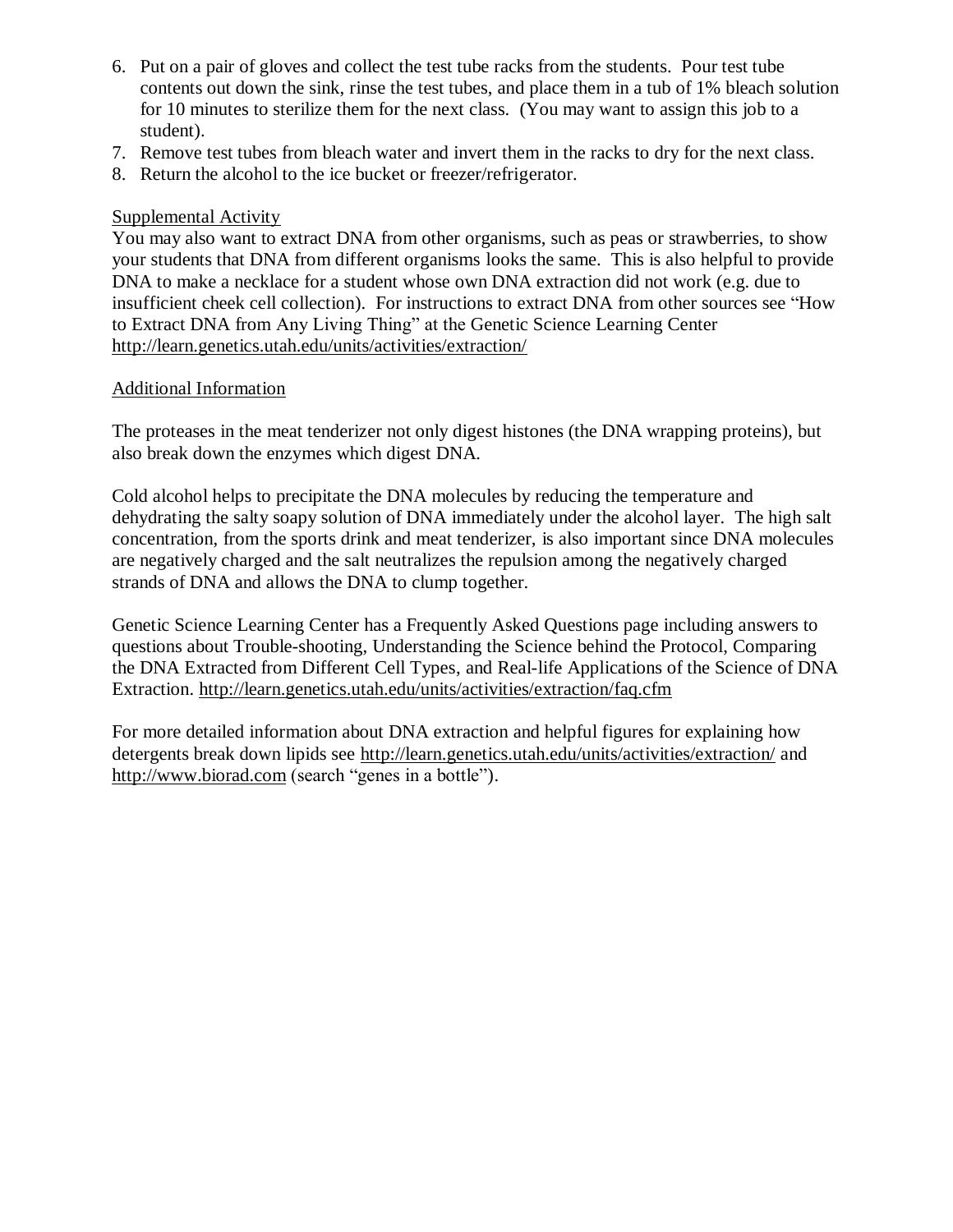# **DNA**

 $\begin{minipage}{.4\linewidth} \textbf{NAME} \end{minipage} \begin{minipage}{.4\linewidth} \textbf{DATE} \end{minipage}$ 

Today you will extract DNA from some of your cells and learn more about DNA.

Why is DNA so important in biology? What is the function of DNA?

Where is DNA found in our bodies?

Draw a simple diagram of a cell, showing the cell membrane and the DNA in chromosomes surrounded by a nuclear membrane.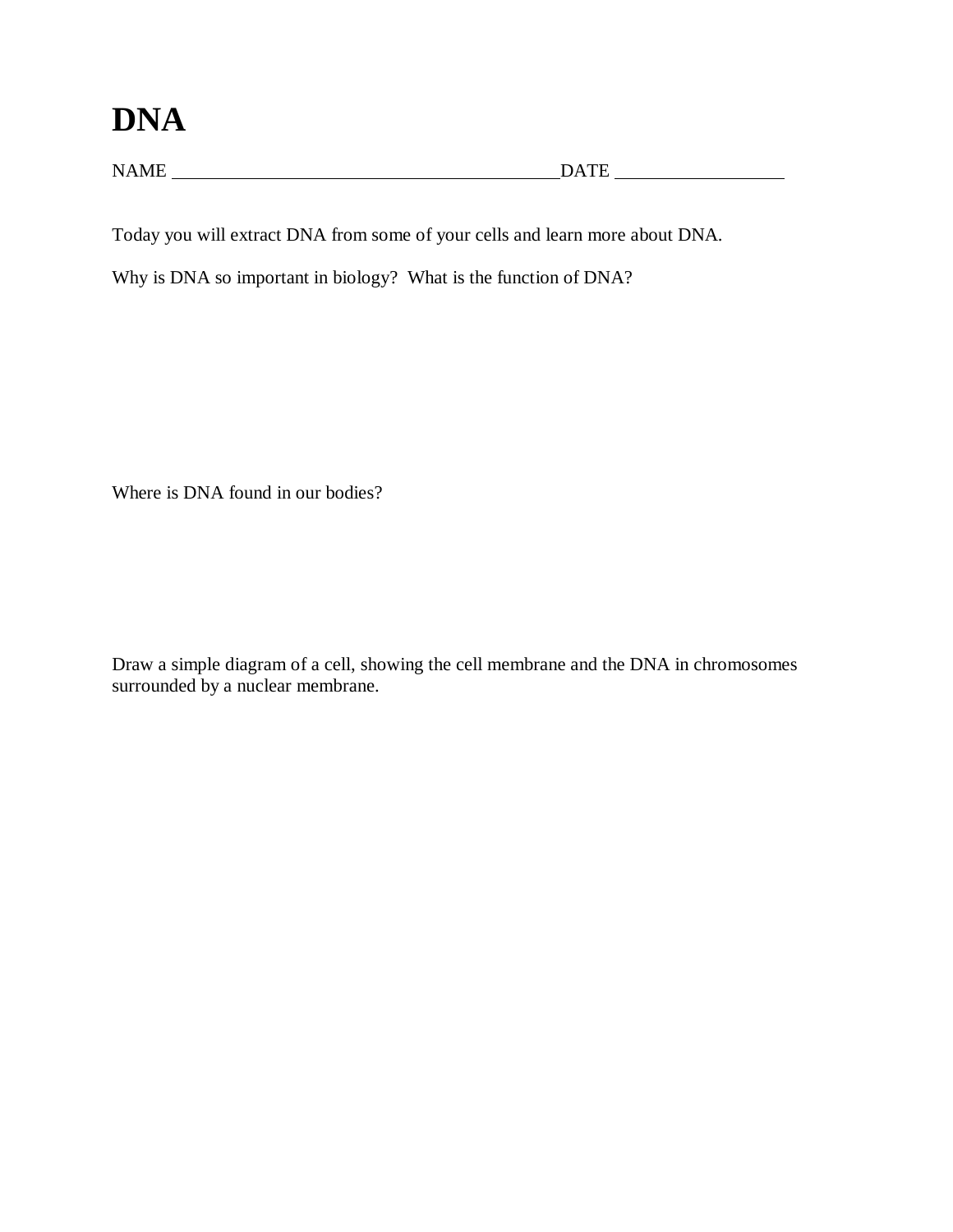#### **Materials:**

- Sports Drink Liquid dish soap Meat Tenderizer
- 70-95% isopropyl or ethyl alcohol String
- 3 oz. paper cup Tub of ice 1% Bleach solution
- Test tubes Test tube rack graduated pipette
- 0.5-1.5 mL fliptop microcentrifuge tubes glove

#### **Procedures:**

## **Extracting DNA from Your Cells**

Cells from the lining of your mouth come loose easily, so you will be able to collect cells containing your DNA by swishing a liquid around in your mouth.

The cells from the lining of your mouth also come off whenever you chew food. How do you think your body replaces the cells that come off the lining of your mouth when you eat?

To extract DNA from your cells, you will need to separate the DNA from the other types of biological molecules in your cells. What are the other main types of large biological molecules in cells?

You will be using the same basic steps that biologists use when they extract DNA (e.g. to clone DNA or to make a DNA fingerprint). You will follow these 3 easy steps to extract the DNA:

 **D**etergent e**N**zymes (meat tenderizer) **A**lcohol

#### **Getting Your Sample of Cells**

- **1.** Obtain a cup with sports drink. You will need to get thousands of your cheek cells in the sports drink in order to extract enough DNA to see. Therefore you should swish the sports drink around in your mouth vigorously for at least one minute. Then spit the drink back into the cup.
- **2.** Add a small amount of detergent to a test tube (about 0.25 mL). Put a glove on the hand you will use to hold your test tube, not the hand you will use to pour. Now carefully pour the drink containing your cheek cells into the test tube with detergent until the tube is **half full**.
- 
- 
- 
- 
-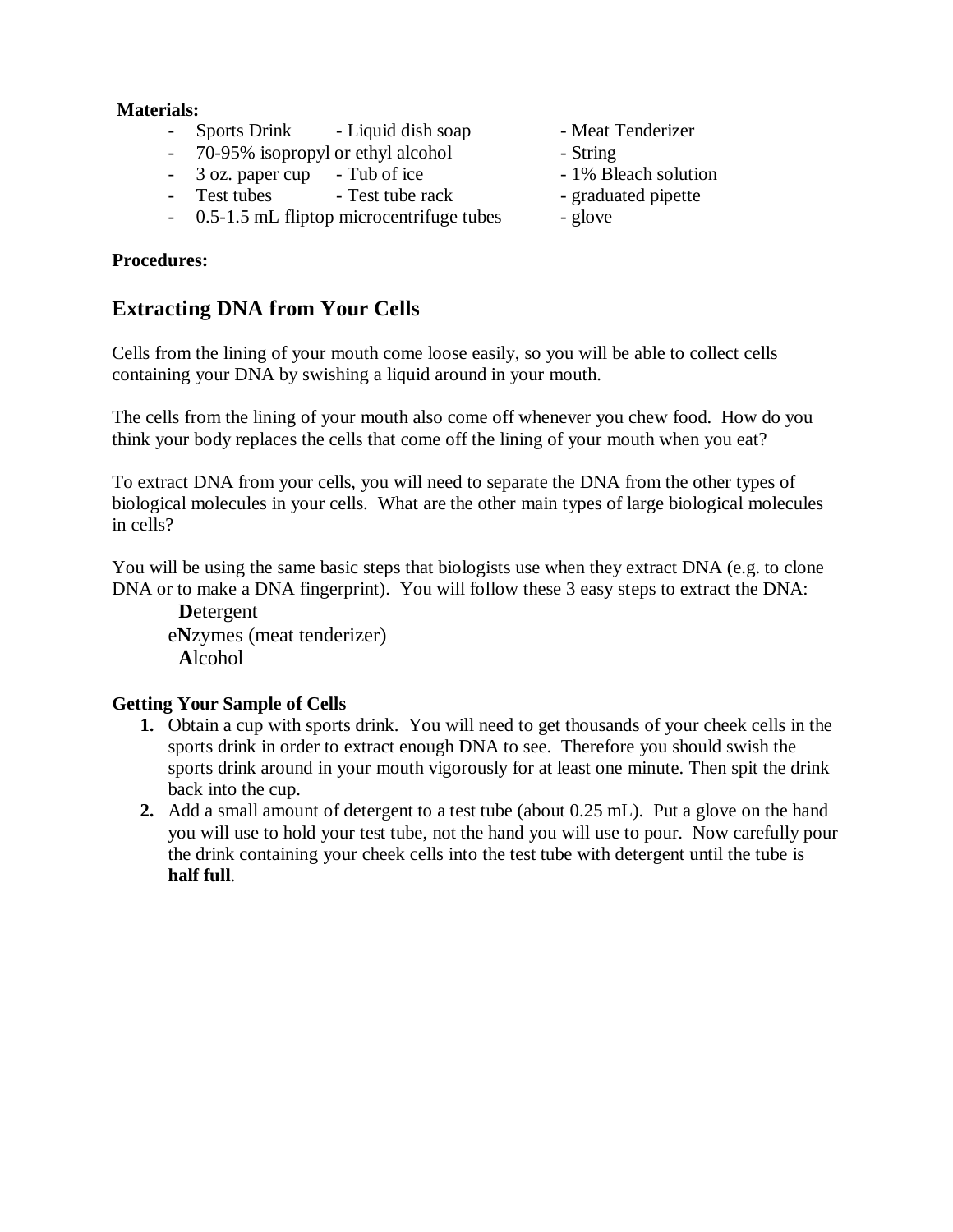#### *Why am I adding detergent?*

To get the DNA out of your cheek cells you need to break open both the cell membranes and the nuclear membranes. Cell membranes and nuclear membranes consist primarily of lipids. Dishwashing detergent, like all soaps, breaks up lipids. This is why you use detergents to remove fats (which are lipids) from dirty dishes. Adding the detergent to you cheek cell solution will break open the cell membranes and nuclear membranes and release your DNA into the solution.

- **3.** Add a pinch of enzyme (meat tenderizer) to your test tube.
- **4.** With your gloved thumb (or palm) covering the top of the test tube; gently invert the tube five times to mix. Let the mixture sit for at least 10 minutes.
- **5.** While you are waiting, read on and learn about the structure of DNA. Remove your glove and throw it in the bin.

#### *Why am I adding enzymes?*

The nucleus of each of your cells contains multiple long strands of DNA with all the instructions to make your entire body. If you stretched out the DNA found in one of your cells, it would be 2-3 meters long. To fit this entire DNA inside a tiny cell nucleus, the DNA is wrapped tightly around proteins. The enzyme in meat tenderizer is a protease, which is an enzyme that cuts proteins into small pieces. As this enzyme cuts up the proteins, the DNA will unwind and separate from the proteins.

The protease in meat tenderizer actually comes from plants, but animals also make proteases. Where in your body do you think you make protein-cutting enzymes?

# **DNA Structure**

As you can see in the figure below, DNA consists of two strands of **nucleotides** wound together in a spiral called a **double helix**. Each nucleotide contains a phosphate and a sugar molecule called a **deoxyribose** (which explains why the complete name for DNA is deoxyribonucleic acid). Each nucleotide also has one of four different nitrogenous bases: **adenine** (**A**), **thymine**  (**T**), **guanine** (**G**), and **cytosine** (**C**).



(Adapted from Figure 9.4 in Biology by Johnson and Raven)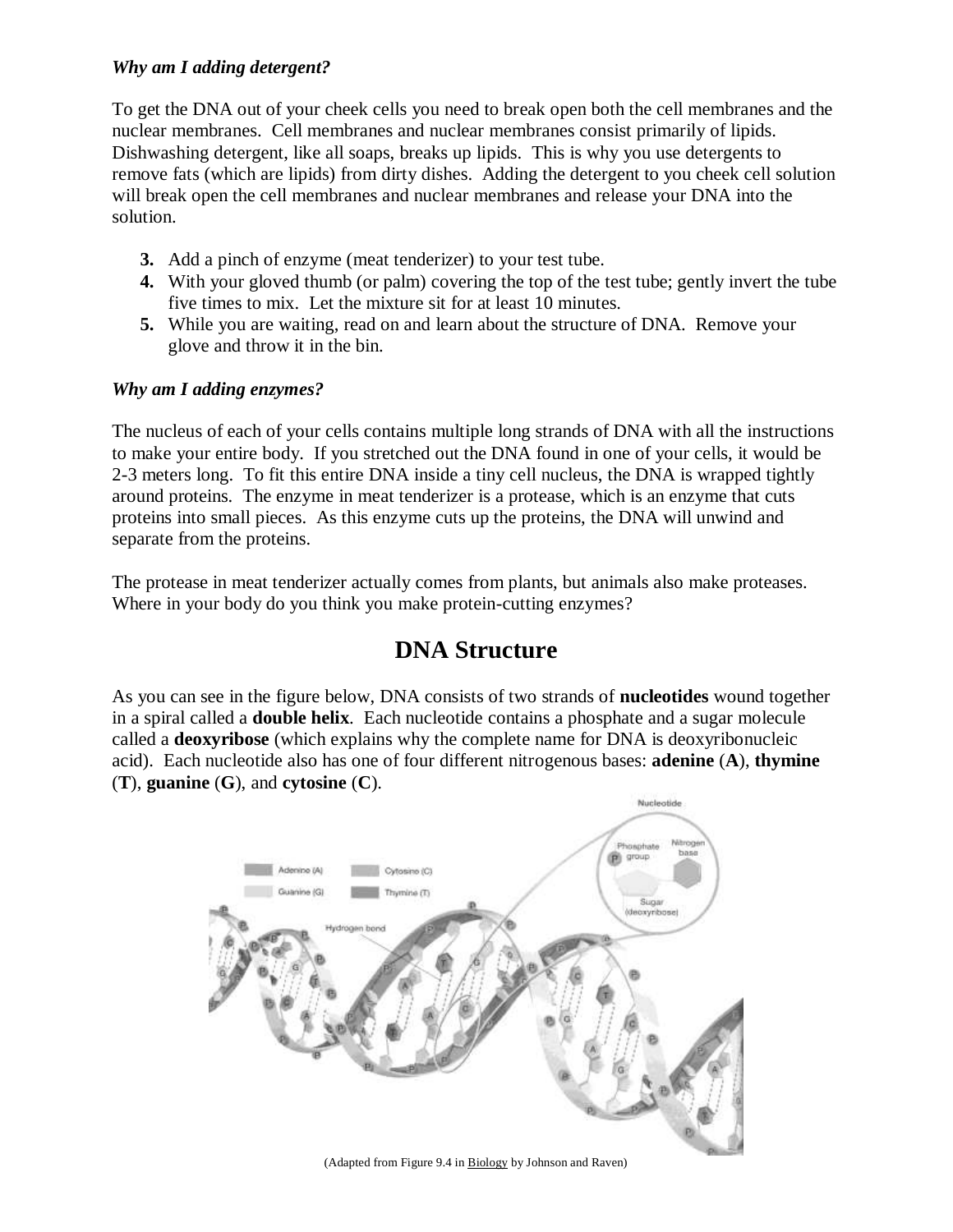The drawings below show a very small section of the DNA double helix from three very different organisms: a plant, a mammal, and a bacterium. Each strand of DNA shown contains five nucleotides, each with a:

 $S =$  five carbon sugar molecule called deoxyribose

 $P =$  phosphate group

 $A =$  adenine,  $C =$  cytosine,  $G =$  guanine, or  $T =$  thymine, the DNA nucleotide bases



You can see that the phosphate from one nucleotide is bonded to the sugar in the next nucleotide to form the backbone of each strand in the DNA molecule. The bases of the nucleotides in each strand of DNA extend toward each other in the center of the DNA double helix molecule. A crucial aspect of DNA structure is the **base-pairing rule**: **A** in one strand always pairs with **T** in the other strand, and **G** in one strand always pairs with **C** in the other strand. You will see later that this base-pairing is crucial for the cell to make new copies of each DNA molecule in preparation for cell division.

Compare the sugar-phosphate arrangement in the backbone of the DNA from the plant, the mammal and the bacterium. Are there any differences?

Which bases are present in the DNA of the plant? The mammal? The bacterium? Are the same bases present in all three cases? Are the bases in the same order?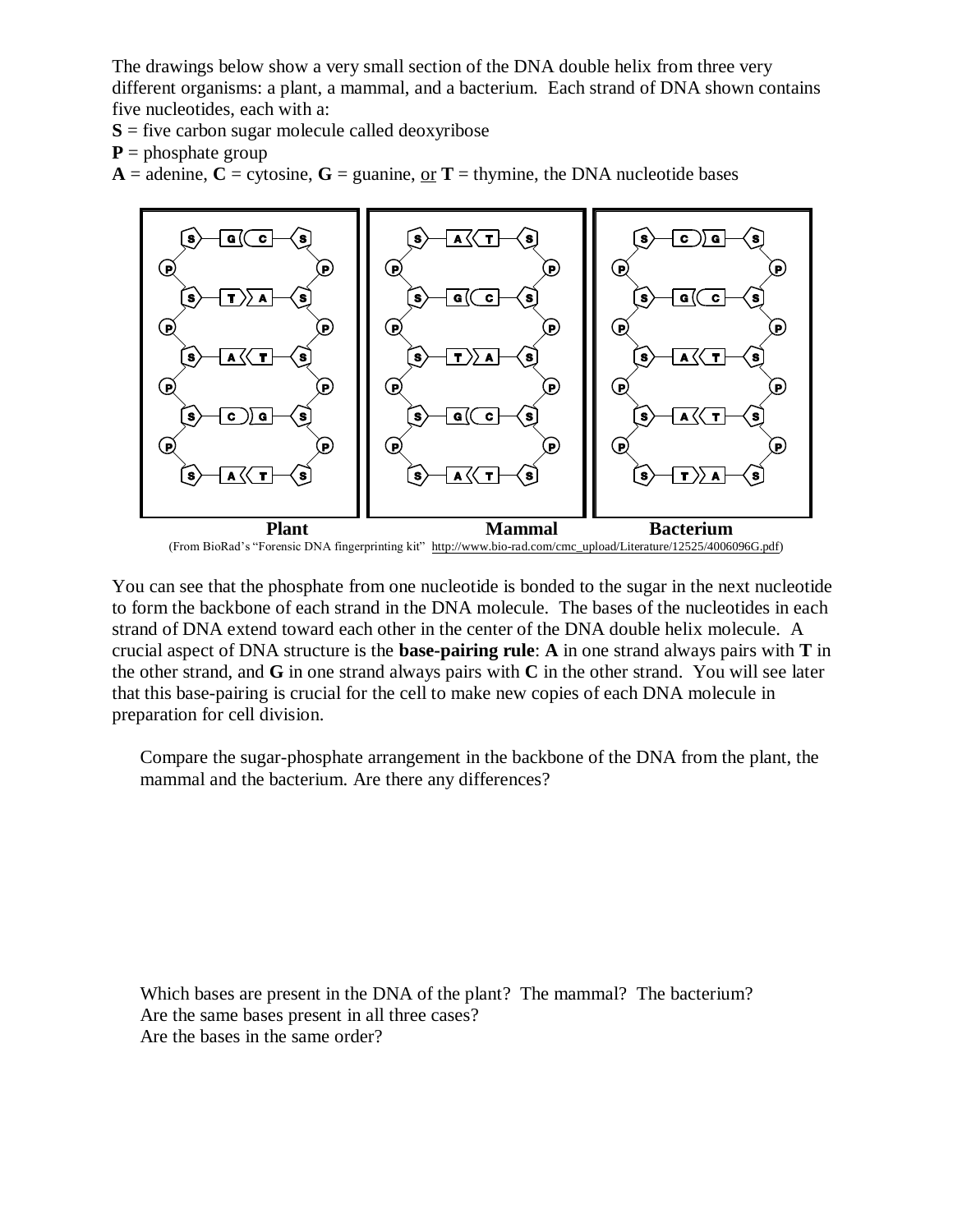Describe the pattern of base pair matching for the two strands in the plant's DNA. In other words, which types of bases are paired together? Does the DNA from the mammal follow the same base-pairing rule as the DNA from the plant? Is base-pairing the same or different in the DNA of the bacterium?

Which characteristics are similar in the DNA of plants, mammals and bacteria? What is the only characteristic that differs between these segments of DNA from a plant, a mammal and a bacterium?

These observations illustrate the similarity of the basic structure of DNA in all living organisms. The genetic differences between plants, mammals and bacteria are due to differences in the sequence of bases in their DNA.

#### **Back to your procedures**

- **6.** Using a pipette, slowly add cold rubbing alcohol into the test tube; let the alcohol run down the side of the test tube so it forms a layer on top of the soapy liquid.
- **7.** Add alcohol until you have about 2 cm of alcohol in the tube. Alcohol is less dense than water, so it floats on top.

#### **Do not mix or bump the test tube for 10 minutes.**

**8.** DNA molecules will clump together where the soapy water below meets the cold alcohol above, and you will be able to see these clumps of DNA as white strands. While you are waiting for the DNA to become visible you will learn about DNA replication.

**Why am I adding alcohol?** The cold alcohol reduces the solubility of DNA. When cold alcohol is poured on top of the solution, the DNA precipitates out into the alcohol layer, while the lipids and proteins stay in the solution.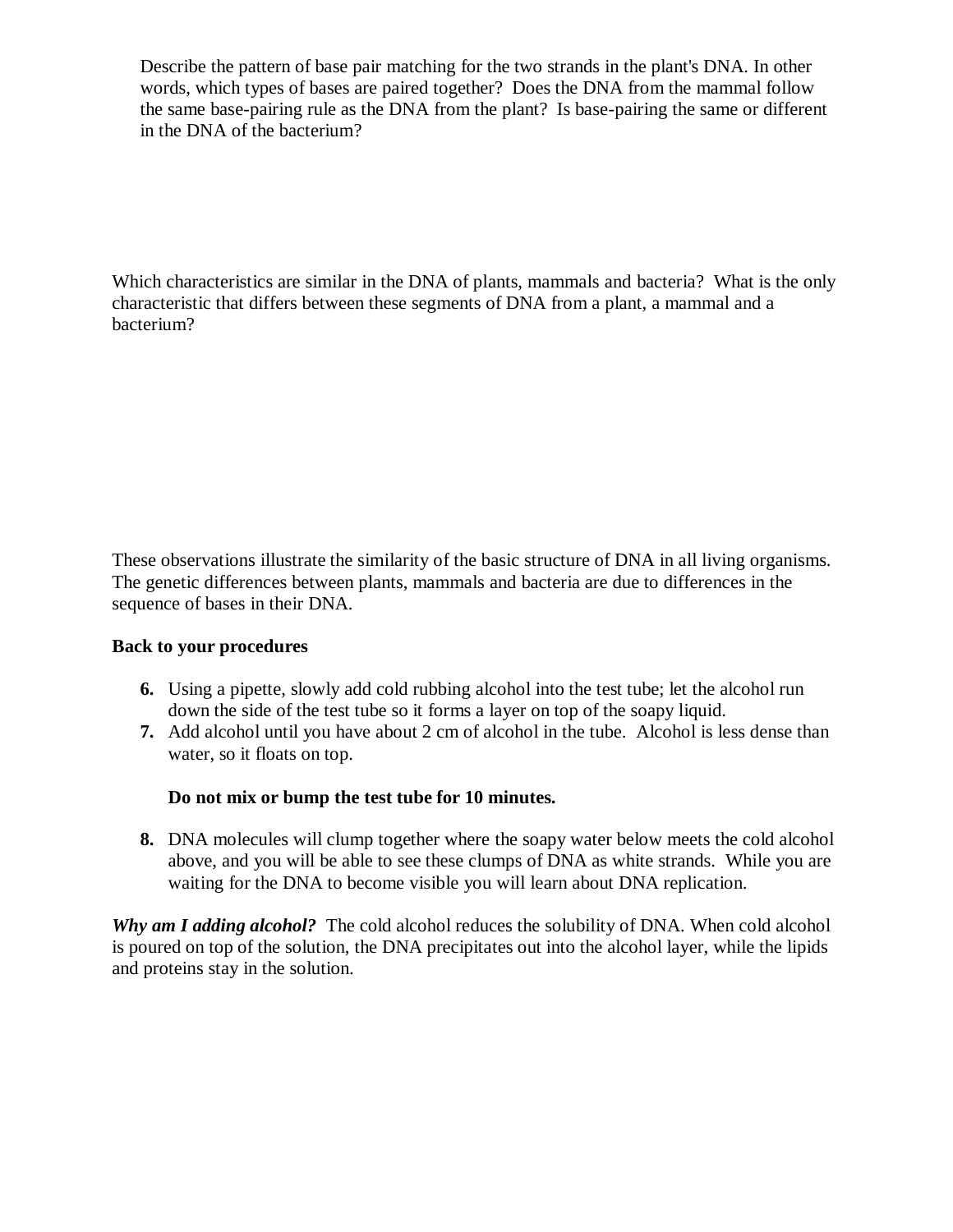# **DNA Replication**

Cells in our body are dividing all the time. For example, cell division in the lining of your mouth provides the replacements for the cells that come off whenever you chew food. Before a cell can divide, the cell must make a copy of the entire DNA in each chromosome; this process is called **DNA replication.** Why is DNA replication necessary before each cell division?

As shown in the figure below, the first step in DNA replication is the separation of the two strands of the DNA **double helix** by the enzyme **DNA helicase**. After the two strands are separated, another enzyme, **DNA polymerase**, forms a new matching DNA strand for each of the old DNA strands. DNA polymerase forms the new matching DNA strand by adding nucleotides one at a time and joining each new nucleotide to the previous nucleotide in the growing DNA strand. Each nucleotide added to the new strand of DNA follows the base-pairing rule with the matching nucleotide on the old strand of DNA. The result is two identical DNA double helixes.



(Adapted from Figure 9.9 in Biology by Johnson and Raven)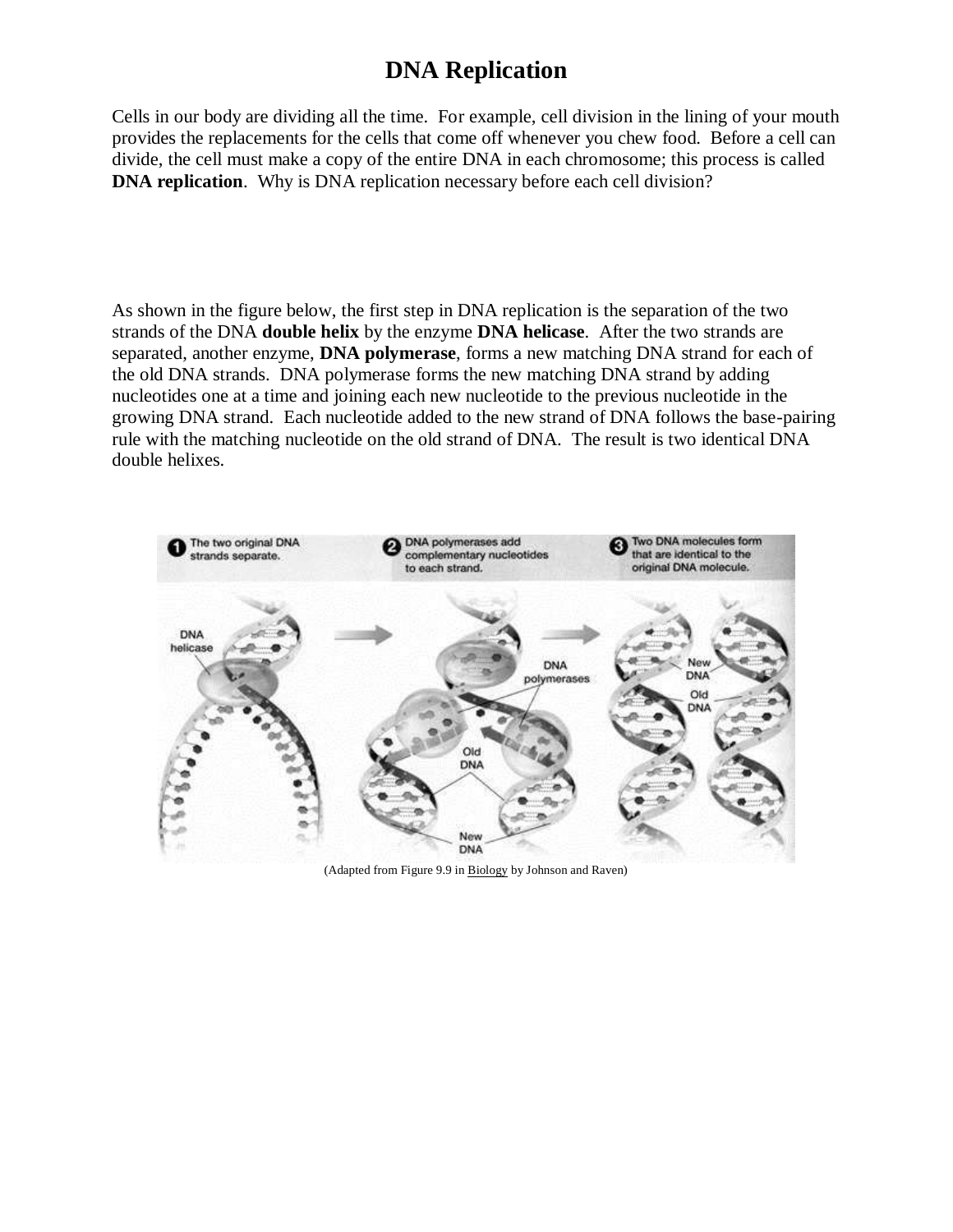In the drawing below, the small segment of plant DNA (from page 3) is shown after the two strands of the DNA molecule have been separated by DNA helicase. Your job is to play the role of DNA polymerase and create the new matching strands of DNA to make two pieces of doublestranded DNA in the drawing below. Use the base-pairing rule to determine which nucleotides to add.



Now look at both of the double-stranded pieces of DNA you have created. Are there any differences between the two strands? Are these new double-stranded pieces of DNA the same as or different than the original piece of plant DNA (shown on page 3)?

During actual DNA replication sometimes mistakes are made and the wrong nucleotide is added to the new strand of DNA. DNA polymerase can "proofread" each new double helix DNA strand for mistakes and backtrack to fix any mistakes it finds. To fix a mistake it finds, DNA polymerase removes the incorrectly paired nucleotide and replaces it with the correct one. If a mistake is made and not found, the mistake can become permanent. Then, any daughter cells will have this same change in the DNA molecule. These changes are called **point mutations**  because they change the genetic code at one point, i.e. one nucleotide. Point mutations can result in significant effects, such as the genetic disease, sickle cell anemia.

#### **Continue with procedures**

- 9. By now your DNA should be visible as clumps of white strands floating in the alcohol layer. There may be air bubbles attached to the strands.
- 10. Use a pipette to suck up your DNA from the test tube and transfer it to the small capped tube.
- 11. Be careful to squeeze the air out of the pipette before you put the pipette in the test tube; then gently suck up your DNA. Fill the small capped tube the rest of the way with alcohol. Close the cap of the tube around a piece of string. Now you have a necklace with your very own DNA!